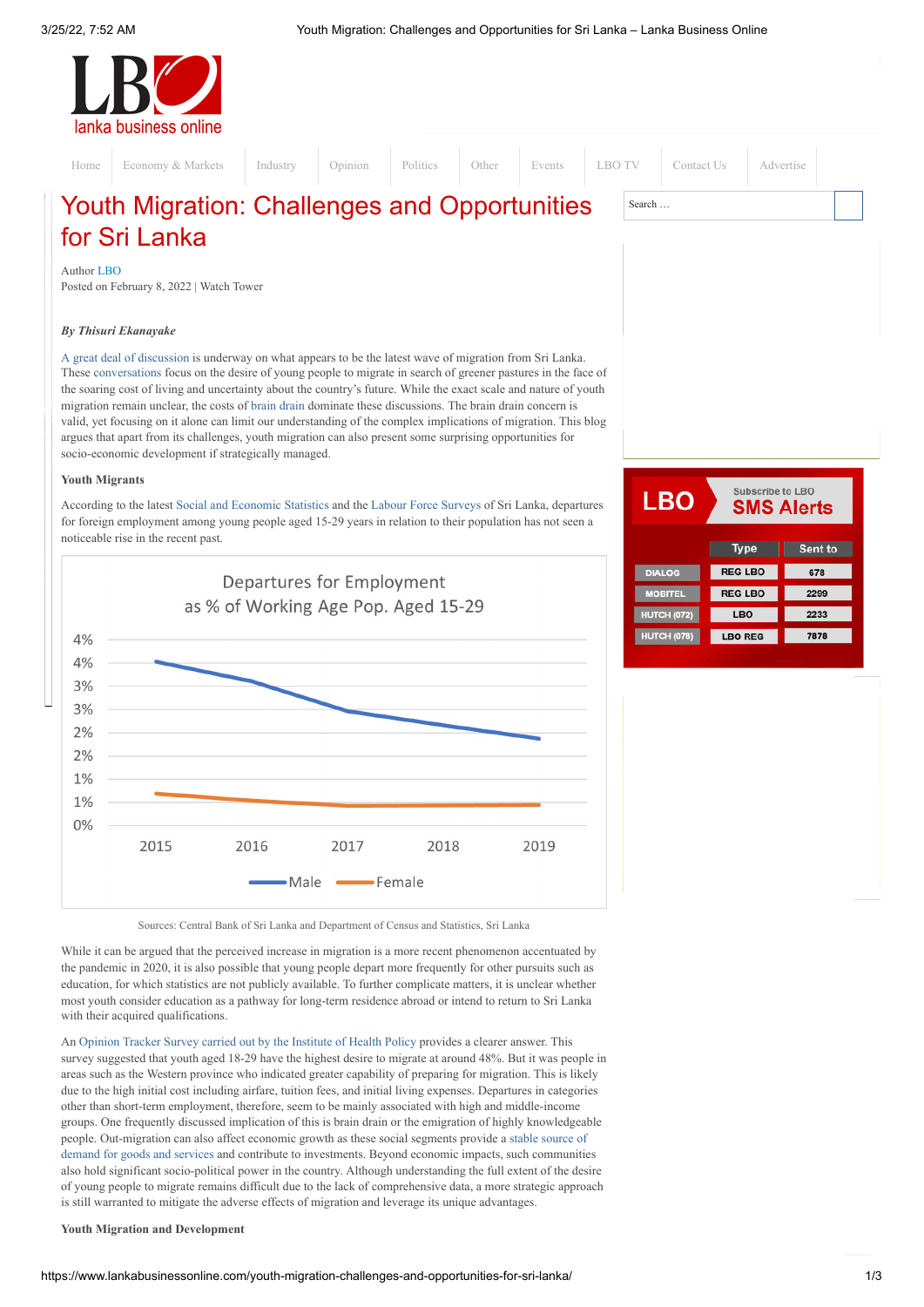# *Return Migration*

As human capital is one of the most valuable resources in Sri Lanka, brain drain can be detrimental. Conversely, return-migration of those who have acquired greater knowledge and skills would increase the stock of human capital. However, the challenges of absorbing returning youth must also be acknowledged, since there can be a mismatch in acquired skills, expectations, and the existing labour market demand. Aside from this, a high unemployment rate [\(26.5%\)](http://www.statistics.gov.lk/LabourForce/StaticalInformation/AnnualReports/2020) among those aged 15-24 years is already prevalent in the country. As such, it is necessary to create more opportunities for youth especially in areas such as science and technology which have a potential for growth and innovation, and also facilitate a conducive business environment and financial system so that knowledge and skills can be utilised in a productive, profitable manner.

### *Remittances*

Migration and remittances have been widely [discussed](https://www.ips.lk/talkingeconomics/2021/12/17/black-white-and-grey-markets-the-dynamics-of-foreign-exchange-and-remittances-in-sri-lanka/) in relation to the current foreign exchange shortage in the country. Although there is some difficulty in estimating the remittances by the youth alone due to data availability, the Sri Lanka Foreign [Employment](http://www.slbfe.lk/file.php?FID=569) Bureau finds that in 2020, the overall highest contributions originated from areas such as the Middle East (51.7%) and the European Union (19%) whereas destinations such as North America or Australia and New Zealand only account for 2.5% of the total remittances each. This can be expected as many who depart to the former regions are temporary workers regularly remitting to support their families and livelihoods in Sri Lanka.

There is some potential then, to improve flows from the latter regions with sizable communities of Sri Lankans or those of Sri Lankan origin. Proactive engagement of young people can be carried out especially through networks such as school or university alumni associations, voluntary groups, and educational institutions in collaboration with government and non-government bodies.

#### *Investment*

As a somewhat risk-averse society, investment and entrepreneurship in Sri Lanka tend to suffer, especially among the youth. But this is understandable given the volatile economic conditions, relatively poor business environment (99<sup>th</sup> position in the Ease of Doing [Business](https://www.doingbusiness.org/content/dam/doingBusiness/country/s/sri-lanka/LKA.pdf) Index in 2020), limited capital, and negative societal attitudes. Conversely, youth from diaspora communities, once securely established are likely to have greater access to capital and may also be less risk-averse due to their exposure to new norms and attitudes.

Another benefit of connecting with expatriate communities is that they tend to be mutually interested in maintaining ties with their country of origin due to various reasons including economic opportunities, a desire to support family and friends and even to contribute towards national development. Identifying and communicating opportunities, as well as facilitating ventures through simpler processes and incentives are some measures that can be taken to achieve this win-win outcome.

In short, while some young people have recently shown a greater desire to migrate, this scenario presents both challenges as well as opportunities. Young migrants residing abroad maintain a significant potential to contribute to Sri Lanka's development if they are proactively engaged. However, such initiatives should be carried out with caution since false commitments and major inconveniences can dishearten and discourage migrant communities from further attempts at maintaining ties with their motherland.

*Thisuri is a Research Assistant working on migration and urbanisation policy research at IPS. She holds a BA (Honours) in Economics from the University of Colombo. Thisuri participated in the 2020 IMF Fund Challenge and was selected to present a paper at the FISU World Conference on Innovation, Education and Sport in Lucerne, Switzerland. As an undergraduate, Thisuri received a scholarship for obtaining the best results in the first-year examination of the Faculty of Arts. (Talk with Thisuri: thisuri@ips.lk)*

| 0 COMMENTS                               |       |
|------------------------------------------|-------|
|                                          |       |
| $\boxdot$ Subscribe $\blacktriangledown$ | Login |

About Us LBO Brands Subscribe Now Quick Links